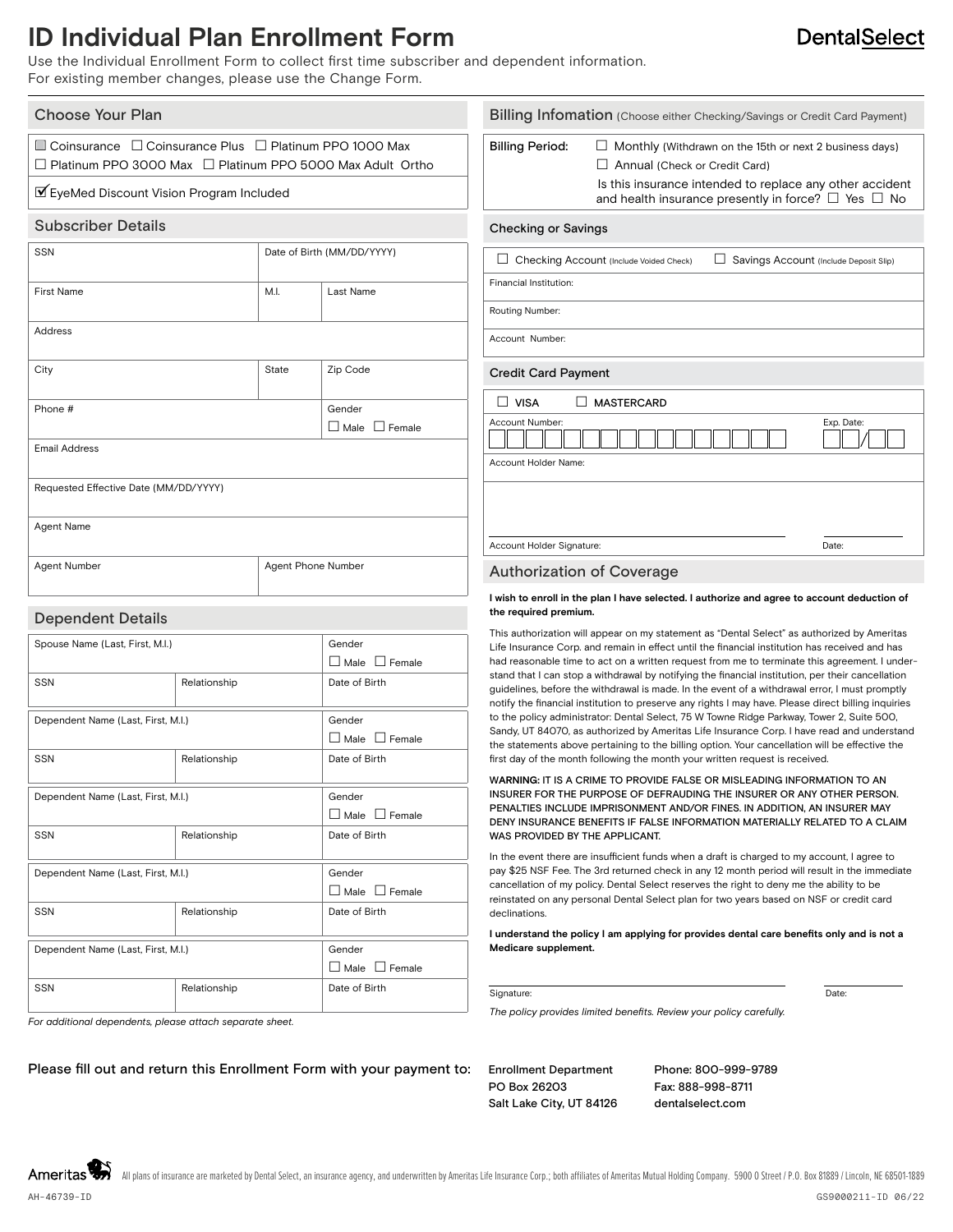### **DentalSelect**

## **Regulatory Notes**

#### Review your policy carefully

In several states, we are required to advise you of the following: Any person who knowingly and with intent to defraud provides false, incomplete, or misleading information in an application for insurance, or who knowingly presents a false or fraudulent claim for payment of a loss or benefit, is guilty of a crime and may be subject to fines and criminal penalties, including imprisonment. In addition, insurance benefits may be denied if false information provided by an applicant is materially related to a claim. (State-specific statements below.)

**Alabama:** Any person who knowingly presents a false or fraudulent claim for payment of a loss or benefit or who knowingly presents false information in an application for insurance is guilty of a crime and may be subject to restitution fines or confinement in prison, or any combination thereof.

**Alaska:** A person who knowingly and with intent to injure, defraud, or deceive an insurance company files a claim containing false, incomplete, or misleading information may be prosecuted under state law.

**Arizona:** For your protection Arizona law requires the following statement to appear on this form. Any person who knowingly presents a false or fraudulent claim for payment of a loss is subject to criminal and civil penalties.

**Arkansas:** Any person who knowingly presents a false or fraudulent claim for payment of a loss or benefit or knowingly presents false information in an application for insurance is guilty of a crime and may be subject to fines and confinement in prison.

**California:** For your protection California law requires the following to appear on this form: Any person who knowingly presents false or fraudulent claim for the payment of a loss is guilty of a crime and may be subject to fines and confinement in state prison. California law prohibits an HIV test from being required or used by health insurance companies as a condition of obtaining health insurance coverage. For policies issued, amended, delivered, or renewed in California, dependent coverage includes individuals who are registered domestic partners and their dependents.

 **No Cost Language Services.** You can get an interpreter and have documents read to you in your language. For help, call us at the number listed on your ID card or 877-233-3797. For more help call the CA Dept. of Insurance at 800-927-4357.

 **Servicios de idiomas sin costo.** Puede obtener un intérprete y que le lean los documentos en español. Para obtener ayuda, llámenos al número que fi gura en su tarjeta de identifi cación o al 877-233-2797. Para obtener más ayuda, llame al Departamento de Seguros de CA al 800-927-4357.

**Colorado:** It is unlawful to knowingly provide false, incomplete, or misleading facts or information to an insurance company for the purpose of defrauding or attempting to defraud the company. Penalties may include imprisonment, fines, denial of insurance and civil damages. Any insurance company or agent of an insurance company who knowingly provides false, incomplete, or misleading facts or information to a policyholder or claimant for the purpose of defrauding or attempting to defraud the policyholder or claimant with regard to a settlement or award payable from insurance proceeds shall be reported to the Colorado division of insurance within the department of regulatory agencies.

**Delaware:** Any person who knowingly, and with intent to injure, defraud or deceive any insurer, files a statement of claim containing any false, incomplete or misleading information is guilty of a felony.

**District of Columbia:** WARNING: It is a crime to provide false or misleading information to an insurer for the purpose of defrauding the insurer or any other person. Penalties include imprisonment and/or fines. In addition, an insurer may deny insurance benefits if false information materially related to a claim was provided by the applicant. Individuals may be charged a one-time application fee that will not exceed \$35. Billing fees will be applied on a per bill basis and may be reduced for bills paid on an automatic basis (credit card, bank withdraw, etc.) This billing fee will not exceed \$8 per bill.

**Florida:** Any person who knowingly, and with intent to injure, defraud or deceive any insurer files a statement of claim or an application containing any false, incomplete, or misleading information is guilty of a felony of the third degree.

**Georgia:** Any person who, with intent to defraud or knowing that he is facilitating a fraud against insurer, submits an application or files a claim containing a false or deceptive statement may have violated state law.

**Idaho:** Any person who knowingly, and with intent to defraud or deceive any insurance company, files a statement or claim containing any false, incomplete, or misleading information is guilty of a felony.

**Indiana:** A person who knowingly, and with intent to defraud an insurer files a statement of claim containing any false, incomplete, or misleading information commits a felony.

**Kentucky:** Any person who knowingly and with intent to defraud any insurance company or other person files a statement of claim containing any materially false information or conceals, for the purpose of misleading, information concerning any fact material thereto commits a fraudulent insurance act, which is a crime.

**Louisiana:** Any person who knowingly presents a false or fraudulent claim for payment of a loss or benefit or knowingly presents false information in an application for insurance is guilty of a crime and may be subject to fines and confinement in prison.

**Maine:** It is a crime to knowingly provide false, incomplete or misleading information to an insurance company for the purpose of defrauding the company. Penalties may include imprisonment, fines, or a denial of insurance benefits.

**Maryland:** Any person who knowingly or willfully presents a false or fraudulent claim for payment of a loss or benefit or who knowingly or willfully presents false information in an application for insurance is guilty of a crime and may be subject to fines and confinement in prison.

**Massachusetts:** This policy may be subject to waiting periods and limitations. Please refer to your Policy. This Policy is renewable at Your option unless: (1) Your Renewal Premium is not received before the Grace Period ends; (2) We refuse to renew all Policies of this form in Your state of residence; or (3) Subject to the termination provisions provided herein. No refusal of renewal will affect an existing claim.

**Minnesota:** A person who files a claim with intent to defraud or helps commit a fraud against an insurer is guilty of a crime.

**Nebraska:** Any person who, with intent to defraud or knowing that he is facilitating a fraud against insurer, submits an application or files a claim containing a false or deceptive statement may have violated state law.

**New Hampshire:** Any person who with a purpose to injure, defraud, or deceive any insurance company, files a statement of claim containing any false, incomplete, or misleading information is subject to prosecution and punishment for insurance fraud, as provided by RSA 638.20

**New Jersey:** Any person who knowingly files a statement of claim containing any false or misleading information is subject to criminal and civil penalties.

**New Mexico:** Any person who knowingly presents a false or fraudulent claim for payment of a loss or benefit or knowingly presents false information in an application for insurance is guilty of a crime and may be subject to civil fines and criminal penalties. **This type of plan is NOT considered "minimum essential coverage" under the Affordable Care Act and therefore does not satisfy the individual mandate that you have health insurance coverage. If you do not have other health insurance coverage, you may be subject to a federal tax penalty.**

**New York:** Any person who knowingly and with intent to defraud any insurance company or other person files an application for insurance or statement of claim containing any materially false information, or conceals for the purpose of misleading, information concerning any fact material thereto, commits a fraudulent insurance act, which is a crime, and shall also be subject to a civil penalty not to exceed five thousand dollars and the stated value of the claim for each such violation.

**North Carolina:** After 2 years from the date of issue or reinstatement of this policy, no misstatements made by the applicant in the application shall be used to void the policy or deny a claim for loss commencing after the expiration of such 2 year period.

**Ohio:** Any person who, with intent to defraud or knowing that he is facilitating a fraud against an insurer, submits an application or files a claim containing a false or deceptive statement is guilty of insurance fraud.